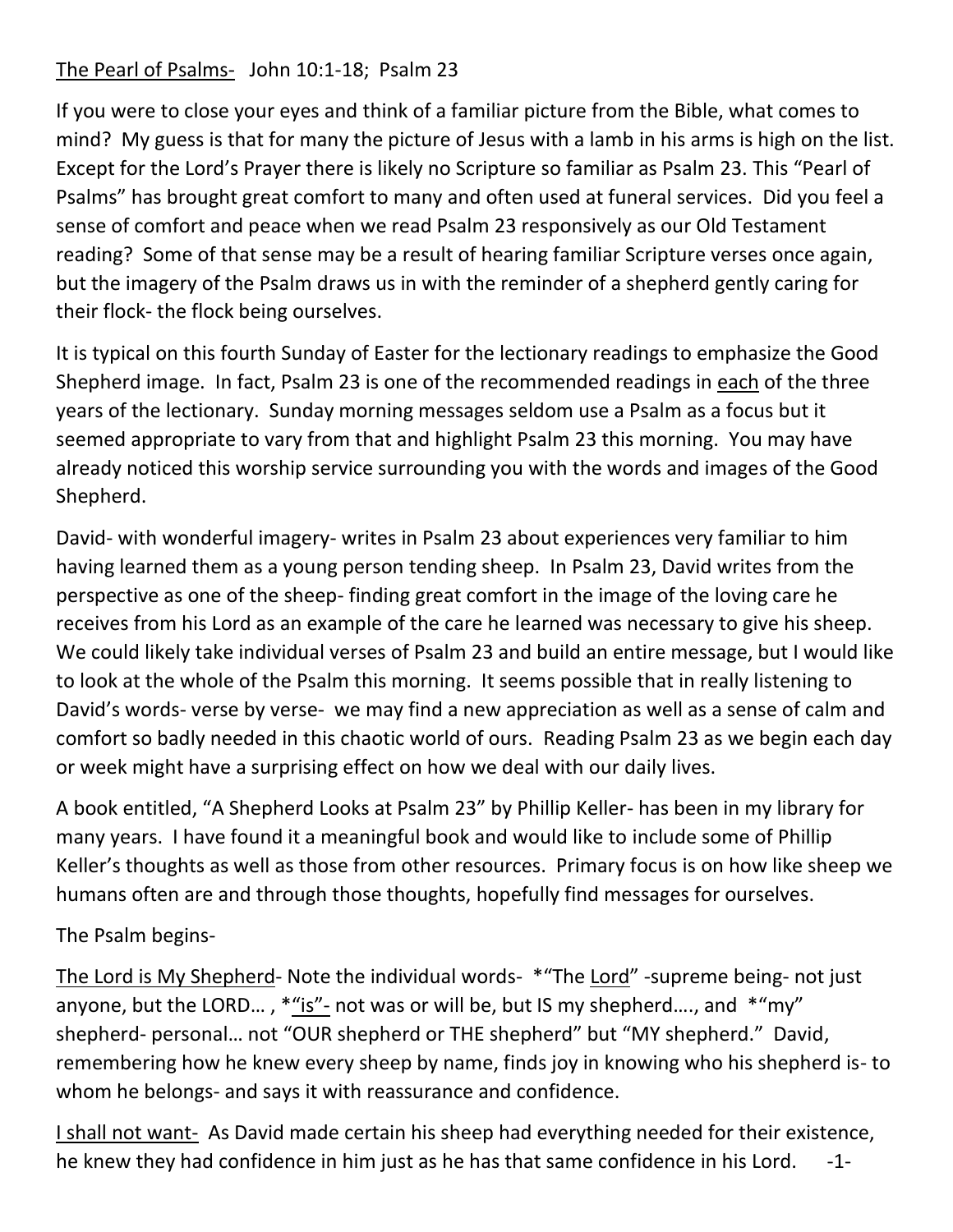He makes me to lie down in green pastures- Green pastures of plenty. I understand sheep cannot be calm and relaxed unless they are free from fear, stress or friction, pests and hunger. \*If startled by the smallest thing, sheep may bolt and only the shepherd's presence will insure calm and peacefulness. For us- Unknown and unexpected happenings often produce panic-God's presence in our lives can have a calming effect. \*Tension, rivalry, constant conflict and jealousy cause sheep to become edgy and discontented. For us- the struggle for status, discord and conflict leaves us on edge- only with full awareness of our Shepherd's presence can we be calm. \*The shepherd must be constantly aware of the health of the sheep. For usconstant daily irritation, frustration, annoyances can drive us to distraction-only with daily and sometimes momentarily- contact with our Shepherd can we keep it under control. \*Sheep who are always on the move to find food are not contented and thriving. \*For us- spiritual hunger- constantly looking for true food for our souls will leave us unsettled. Only if we have confidence in the true food being available from God, can we remain calm. Isn't it interesting to consider what sheep need to be healthy- freedom from fear, friction/stress, pests and hunger- and compare them with the similarities with what we also need to live healthy lives.

He leads me beside still waters- Sheep will only drink from still water. In reality, if a sheep were caught in a stream of fast flowing water- their wool could become water logged, possibly causing them great harm, maybe even death. Sheep will drink from contaminated potholes if not carefully watched and led to clean, fresh water. For us- how easy to get ourselves in deep, troubled waters if we allow ourselves to move into dangerous areas.

He restores my soul- Psalm 42:11 asks, "Why art thou cast down, O my soul?" A "cast down" sheep is one on its back and often will die if not helped upright by the shepherd. For us- how often don't we run the risk of getting off balance? Material things, material success can all weigh us down so we become off balance unless righted or restored by the shepherd.

He leadeth me in paths of righteousness for His name's sake- Dogs and cats can find their way home, chickens come home to roost, bees find their way back to their hives. Sheep- if they wander often cannot find their way home and are helpless unless assisted by the shepherd. For us- if we go down paths of destruction in thought or conduct, we may be forever lost unless our Shepherd leads us home.

Yea, though I walk through the valley of the shadow of death, I will fear no evil for thou art with me- The best route to the mountain top is through the valleys which are well watered, with the richest food- enticing but also where the enemies may lurk. A shepherd must guide the sheep through the valleys and protect them from the enemies that may be there. \*For uswith our eyes on our Good Shepherd, we too, will be guided through the valleys to the joy of the mountain tops. We, at times, each struggle with the "valleys of death" and are in danger of being overcome by them. But hear the words of Psalm 23- it says- "walk through the valley" NOT remain there!! What reassurance it is that God will be with us and help us "walk -2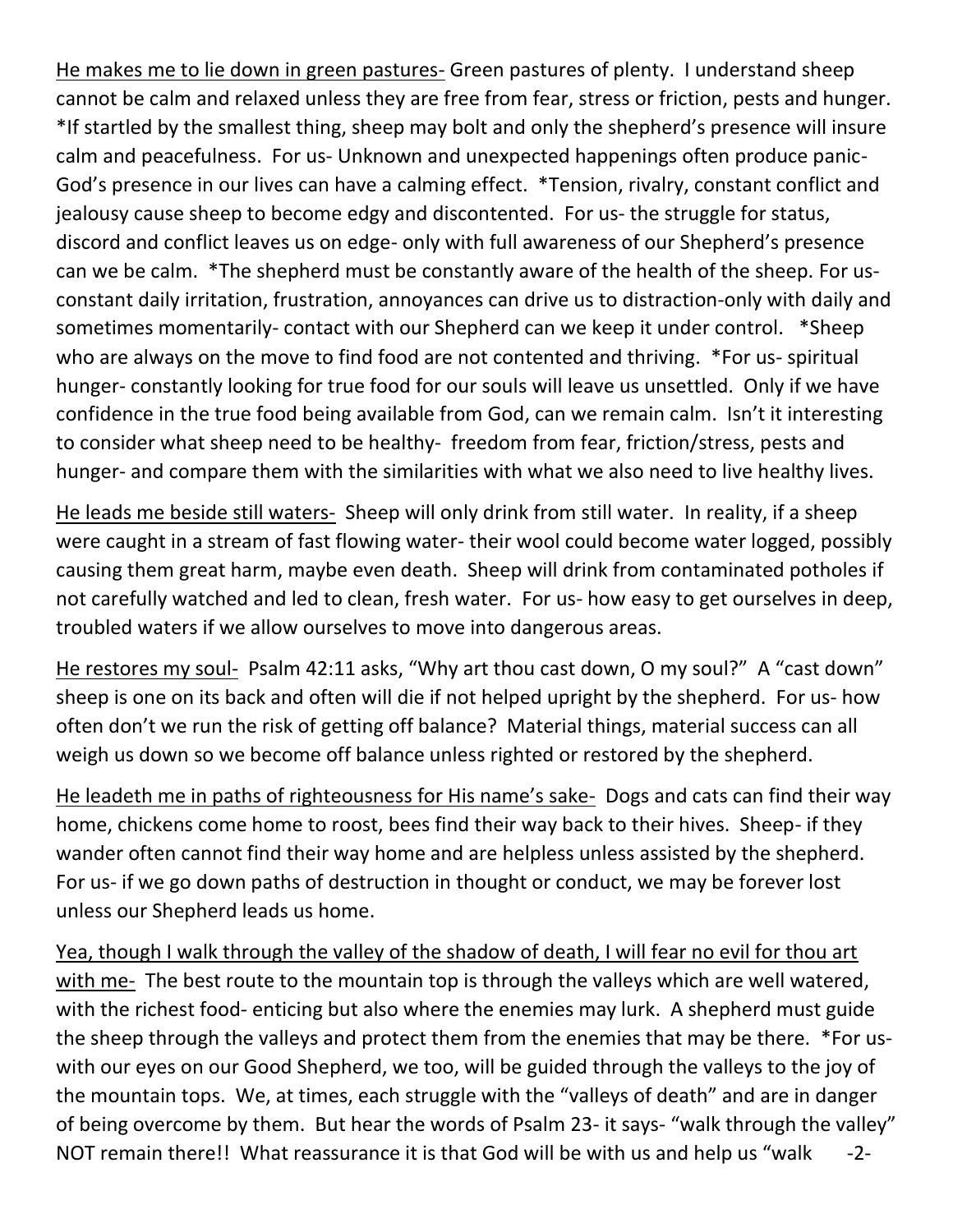through" those dark times. Also note- walk through "the valley of the shadow of death" –"not the valley of death" but the "shadow." Christ experienced and overcame the real valley of death so we only have to experience the shadow, harsh though it may seem.

Thy rod and Thy staff they comfort me- The shepherd's rod or staff of David's time was likely a long club from a tree branch with a crook on one end. It was used for defense and protection, discipline and counting. It could be used to rescue a lamb separated from its mother. The staff could pull a sheep close for inspection, give direction with only a touch or show closeness when a shepherd would rest the staff on the side of a favorite sheep- like walking hand in hand. For us- we can find comfort in the fact that the rod or staff- the Word of God- is available for our protection and guidance. The rod or staff may also symbolize the Holy Spirit in our lives- rescuing, directing, pulling us close, sustaining us.

Thou preparest a table before me in the presence of my enemies- Part of a shepherd's task is to locate fresh pastures for the sheep making sure they were safe in preparation for future days food. For us- we too, have preparations made for us as "food" to sustain us against the enemies in our world- God's Word, prayer and listening for God's message for us.

Thou anointest my head with oil- Sheep, troubled with pests- sometimes needed to be treated daily often with use of an oil. For us- we must have daily treatment so tiny pests do not distract and take over our lives.

My cup overflows- When all the needs of the sheep- and our needs- are met, unspeakable and indescribable contentment follows. Please note the word "needs" being met not "wants."

Surely goodness and mercy shall follow me all the days of my life- Sheep of a careful, loving shepherd are privileged. Even though disease or disaster come (and they will) the shepherd takes care with the end result of goodness, mercy and peace. For us- even though our lives may often seem like one disaster after another, goodness, mercy and peace will follow if we strive to remain under the loving care of the Shepherd God.

And I shall dwell in the house of the Lord forever- The Psalm closes as it began- joyous and confident. Sheep under the care and protection of a loving shepherd will thrive. When we belong to our Good Shepherd, we are surrounded by God's presence throughout our lives AND into eternity. The thread through the whole of Psalm 23 shows the love, care and constant presence of the shepherd. What a wonderful reminder of the kind of love and care available to each us- if only we open our arms and hearts to receive it.

While we could likely stop here at the end of considering Psalm 23, the image of God or Jesus as Shepherd is a familiar one found in many other places in Scripture both Old and New Testament. The account of Jesus words in John 10 were directed at the Pharisees and others of the day who saw themselves as the infallible guides of the people. When Jesus had the audacity- on the Sabbath Day- to restore sight to a man who had been blind since birth, -3